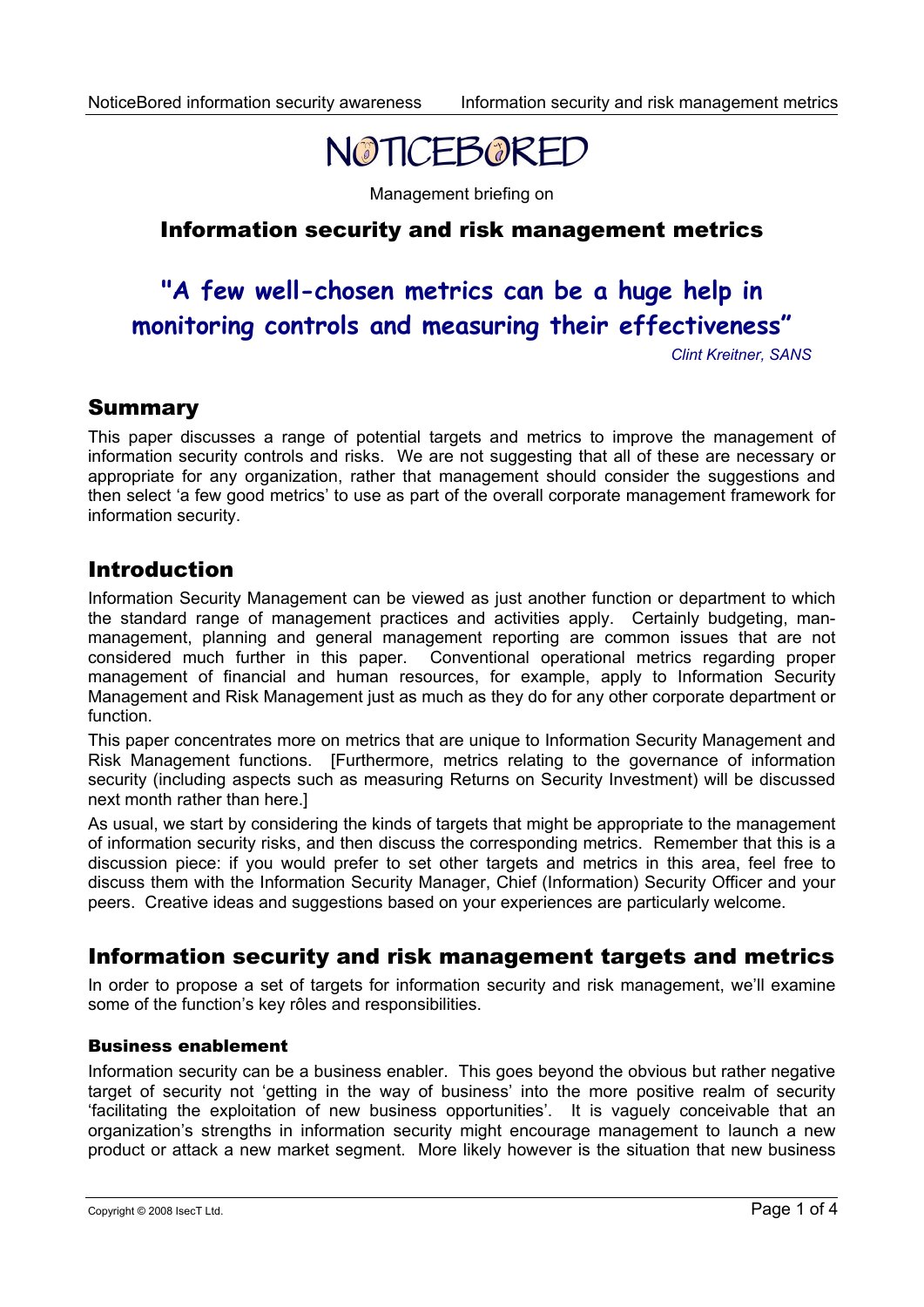development proceeds with minimal concerns from management about security of the IT infrastructure and processes that underpin it, in full knowledge of the risks (ignorance is not an effective control measure!).

This line of thought suggests targets and metrics such as:

- Close involvement and alignment between information security and business departments when planning new IT systems, business processes *etc*., particularly in connection with new products or new markets (metric: survey of project managers);
- Completion of business impact analysis no more than a month after all business case approvals (metric: compare dates on BIA reports to dates on the corresponding business cases).

#### Information security as a business differentiator

Taking the view of security as a differentiator between comparable organizations suggests targets such as 'being perceived as more secure than our peers and competitors'. In some cases, information security is an important quality or component of the organization's products (goods and/or services), not just for companies selling overt "security" products such as antivirus software. Confidentiality, integrity and/or availability of customer information, for example, may be vital aspects of the customer experience and hence customer perceptions about the organization's security stance may affect the brand. This is borne out to some extent by the experiences of organizations that have suffered serious security breaches affecting customer credit card numbers, Social Security Numbers, health records *etc*. [Note the explicit use of 'perceptions' in this target. Whether or not they match reality, the *perceptions* of customers and other stakeholders may have a major influence on the organization's image and hence success. This applies equally in the government and not-for-profit arenas as in commerce, and implies that 'perceptions management' should be part of the contingency plans, hence the need to maintain a professional Public Relations function even in a disaster scenario.]

Potential targets and metrics include:

- Customer/stakeholder perceptions that the organization is no less secure than peers and competitors (metric: customer/stakeholder survey);
- Incremental year-on-year improvements in customer/stakeholder perceptions about the organization's security status (metric: customer/stakeholder survey).

#### Controlling business processes

Information security has a rôle in helping to control business processes, for example limiting or preventing unauthorized access, or providing reliable and complete audit trails. This leads to the concept of information security and risk management providing 'services' to the rest of the organization, and managing its internal customer-supplier relationships.

Potential targets and metrics:

- Positive and ideally increasing 'internal customer feedback' on the performance, approachability, professionalism and general quality of interactions with Information Security and Risk Management (metric: internal survey results);
- Decreasing number of identified information security risks relating to inadequately controlled business processes (metric: analysis of risk inventory).

#### **Compliance**

Information security supports compliance with a range of laws, regulations, standards and policies. Some explicitly mandate security controls (*e.g*. privacy and data protection laws) while others imply the need for adequate security measures in the context of corporate governance, ethics and propriety (*e.g*. Sarbanes-Oxley and finance/corporation acts). While noncompliance with technical standards and corporate policies in relation to information security is discretionary and therefore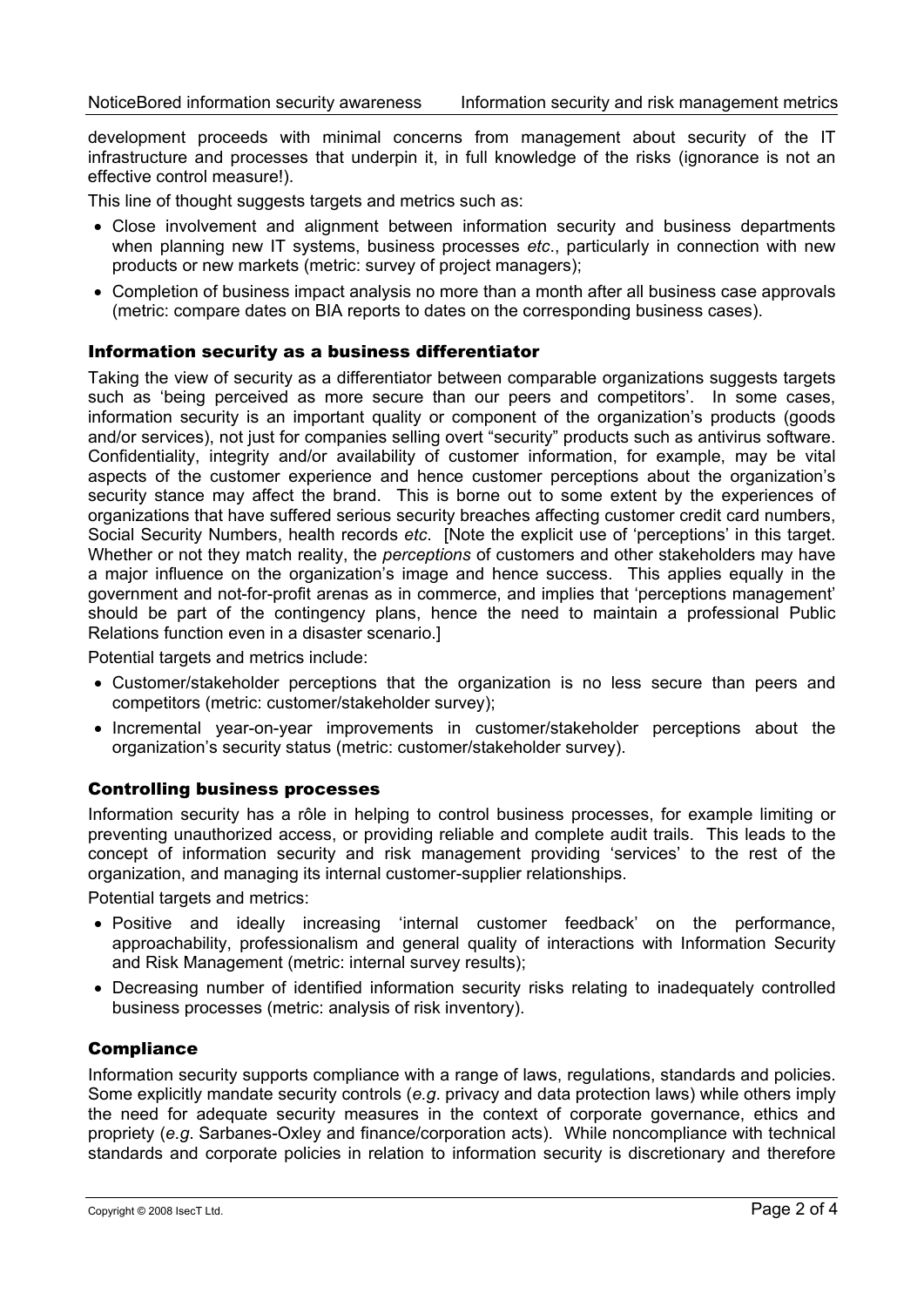unlikely to lead to sanctions as severe as fines or jail terms for executives, noncompliance still devalues and discredits standards and policies.

Potential targets and metrics:

- No substantiated compliance issues raised by external auditors, regulators, prosecutors *etc*. in relation to mandatory information security obligations (metric: management review);
- Downward trend in the number of exemptions or exceptions to corporate policies, standards *etc*. authorized by management (metric: analysis of the security exemption/exceptions database).

#### Confidence and assurance targets

This is a tough one. Information security and risk management functions are generally expected to keep risks under control, to the extent that management does not lose sleep over the possibility of security incidents. The problem is that there this objective can be met in two ways, by:

- 1) Understanding and controlling all relevant information security risks; or
- 2) Failing to appreciate (or even worse hiding) information security risks from management.

To a large extent, the way things work depends on the quality and integrity of the information security and risk management professionals but management's attitude towards information security is equally important. Management support is crucial in terms of 'not shooting the messenger' (reacting badly to news of security risks and issues), dealing positively with identified risks and investing appropriately in information security.

Potential targets and metrics:

- Increasing management confidence in the information security and risk management function/s (metric: internal management survey);
- No nasty surprises in relation to information security, such as totally unanticipated security incidents (metric: management review).

Management confidence in the assurance rôle performed by information security and risk management can be surveyed through questions such as this:

How confident are you that our information security and risk management arrangements meet the business needs? Please mark the following percentage scale at the appropriate point, in your opinion.

| 0%          | 50%                                  | 100%        |
|-------------|--------------------------------------|-------------|
|             |                                      |             |
| Not at all. | Not quite enough   Just about enough | Absolutely! |

**Comments** *e.g*. what led you to this score? Have there been particular situations or incidents that influenced your decision?

It is simple to measure percentage values from each response and calculate the mean score. Provided enough survey forms are completed (ideally more than 30), the results should be statistically valid. The comments provide useful feedback and quotations for management reports and other awareness materials.